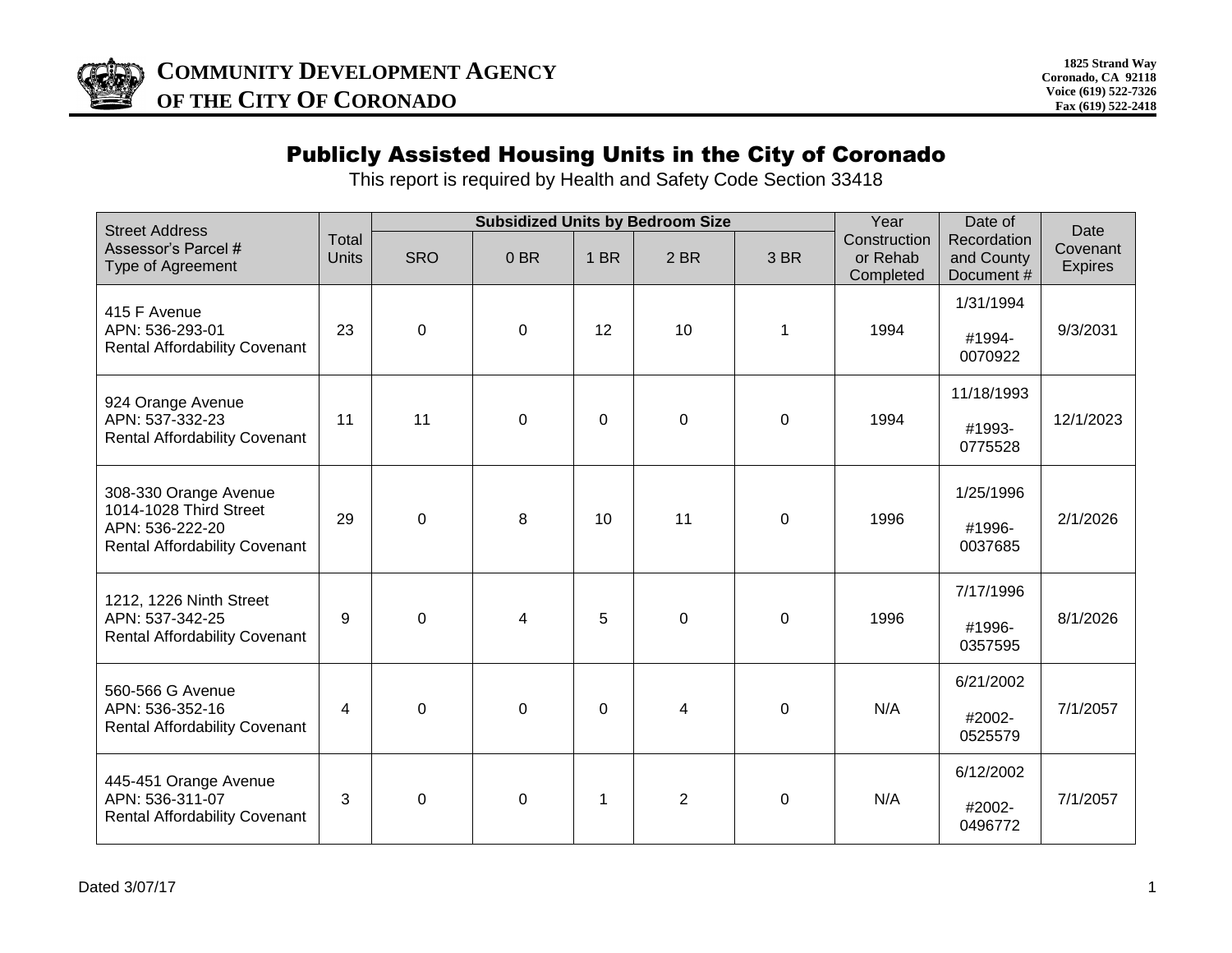| <b>Street Address</b>                                                                                                        |                       | <b>Subsidized Units by Bedroom Size</b> |                |                |             |                  | Year                                  | Date of                                 | Date                       |
|------------------------------------------------------------------------------------------------------------------------------|-----------------------|-----------------------------------------|----------------|----------------|-------------|------------------|---------------------------------------|-----------------------------------------|----------------------------|
| Assessor's Parcel #<br>Type of Agreement                                                                                     | Total<br><b>Units</b> | <b>SRO</b>                              | 0BR            | 1 BR           | 2 BR        | 3 BR             | Construction<br>or Rehab<br>Completed | Recordation<br>and County<br>Document # | Covenant<br><b>Expires</b> |
| 406-422 Orange Avenue<br>APN: 536-302-29<br>424-430 Orange Avenue<br>APN: 536-302-24<br><b>Rental Affordability Covenant</b> | 17                    | $\pmb{0}$                               | $\pmb{0}$      | $\overline{2}$ | 15          | $\mathbf 0$      | N/A                                   | 8/14/2002<br>#2002-<br>0686285          | 9/1/2057                   |
| 840 G Avenue<br>APN: 537-222-23<br><b>Rental Affordability Covenant</b>                                                      | 11                    | $\mathbf 0$                             | $\mathbf 0$    | 0              | 11          | $\mathbf 0$      | N/A                                   | 9/1/2006<br>#2006-<br>0626205           | 9/1/2061                   |
| 225 Orange Avenue<br>APN: 536-161-05<br><b>Rental Affordability Covenant</b>                                                 | 6                     | $\mathbf 0$                             | $\overline{0}$ | 0              | 6           | $\mathbf 0$      | 2011                                  | 4/14/2010<br>#2010-<br>0184498          | 4/1/2066                   |
| 550-578 Orange Avenue<br>APN: 536-372-06 to 10<br><b>Rental Affordability Covenant</b><br>Age Restriction                    | 30                    | $\overline{0}$                          | $\mathbf 0$    | 30             | $\mathbf 0$ | $\mathbf 0$      | 2007                                  | 8/21/2006<br>#2006-<br>0594157          | 1/1/2062                   |
| 525 Orange Avenue<br>APN: 536-381-27<br><b>Rental Affordability Covenant</b>                                                 | 16                    | $\pmb{0}$                               | 4              | 11             | 1           | $\pmb{0}$        | 2008                                  | 12/21/2007<br>#2007-<br>0786004         | 7/31/2063                  |
| 440-450 Orange Avenue<br>APN:<br><b>Rental Affordability Covenant</b>                                                        | 12                    | $\boldsymbol{0}$                        | $\mathbf 1$    | 5              | 6           | $\boldsymbol{0}$ | 2011                                  | 4/14/2010<br>#2010-<br>0184498          | 7/1/2066                   |